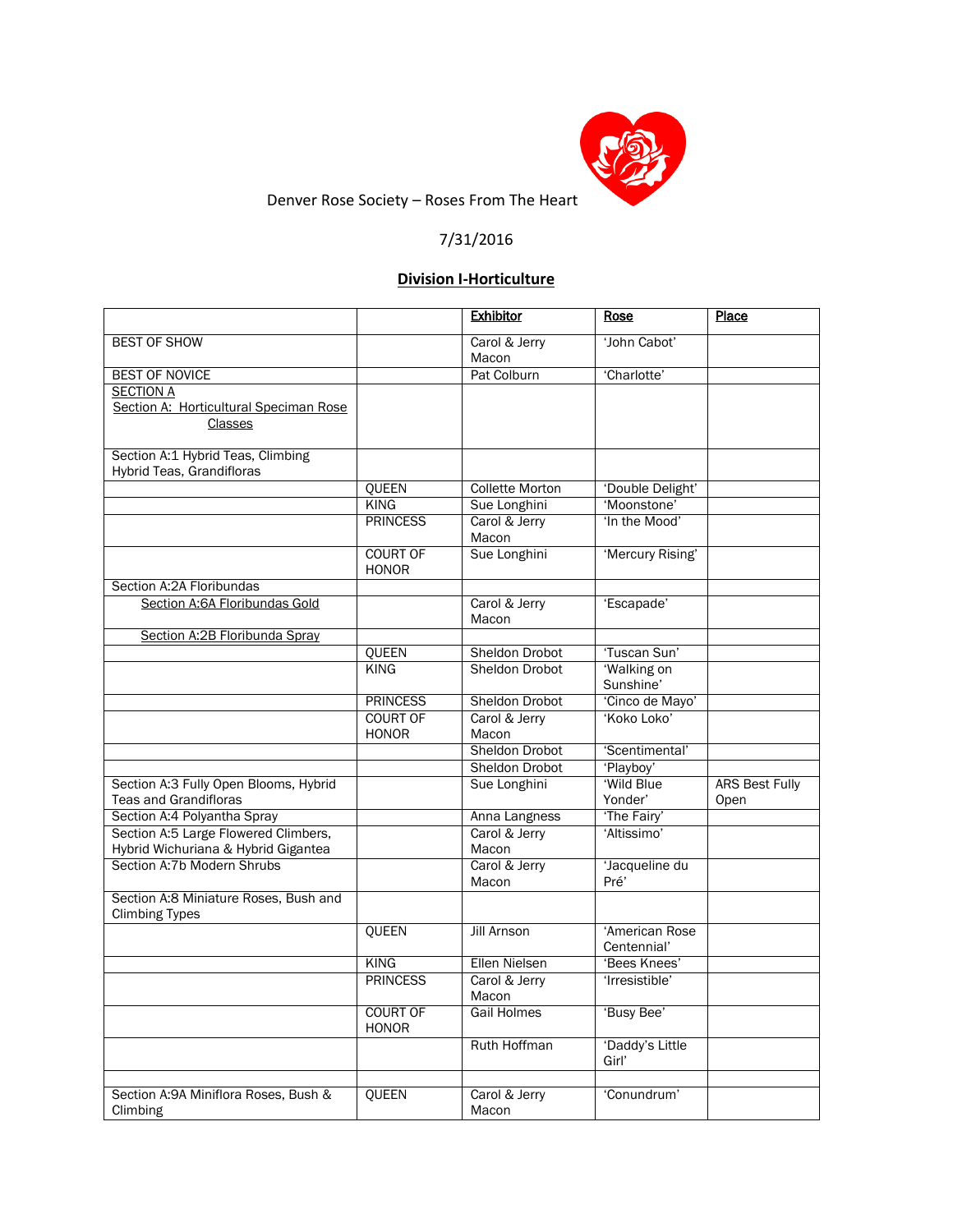|                                         | <b>KING</b>              | Ruth Hoffman       | 'Deja Blu'     |                      |
|-----------------------------------------|--------------------------|--------------------|----------------|----------------------|
|                                         | <b>PRINCESS</b>          | Carol & Jerry      | 'Camden'       |                      |
|                                         |                          | Macon              |                |                      |
|                                         | COURT OF<br><b>HONOR</b> |                    |                |                      |
| Section A:9B Miniflora Roses and        |                          |                    |                |                      |
| Climbing-Sprays                         |                          |                    |                |                      |
| Section A:14 Fully Open Miniflora Roses |                          | <b>Gail Holmes</b> | 'Flawless'     |                      |
| <b>Section B NOVICE Class</b>           |                          |                    |                |                      |
| Section B:17 Shrubs                     |                          | Pat Colburn        | 'Charlotte'    |                      |
| <b>SECTION D</b>                        |                          |                    |                |                      |
| Section D: Judges Classes               |                          |                    |                |                      |
| Section D: 21 One Bloom, no side buds   |                          | Mary Kirby         | 'About Face'   | <b>BEST of Class</b> |
| Section D: 22 Spray, two or more        |                          | Martha Tucker      | 'Coretta Scott | <b>BEST Judges</b>   |
| blooms                                  |                          |                    | King'          | Award                |

#### Division II – Special Challenge Classes

|                                                                                          | <b>Exhibitor</b>       | Rose             | Place                                        |
|------------------------------------------------------------------------------------------|------------------------|------------------|----------------------------------------------|
| SP-3 Rose in a Bowl                                                                      | Carol & Jerry Macon    | 'Windrush'       |                                              |
| SP-5 Garden Bowl of Roses                                                                | Carol & Jerry Macon    |                  |                                              |
| SP-6 Most Fragrant                                                                       | Carol & Jerry Macon    | 'Evelyn'         |                                              |
| SP-7a Rose in a Frame                                                                    | Ruth Hoffman           | 'Double Delight' |                                              |
| SP-7B Rose in a Frame - Mini                                                             | <b>Collette Morton</b> | 'Bees Knees'     |                                              |
| SP-8 DRS Perpetual Sweepstakes<br>Trophy (DRS member only) (Divl Class<br>$1-7)$         | Carol & Jerry Macon    |                  | Won most blue<br>ribbons in classes 1-7      |
| SP-9 DRS Miniature, Miniflora<br>Sweepstakes Trophy (DRS Member<br>only)(DivlClass 8-14) | Carol & Jerry Macon    |                  | Won most blue<br>ribbons in classes 8-<br>14 |

#### Division III – Photography

|                             | <b>Exhibitor</b>       | Rose               | Place                |
|-----------------------------|------------------------|--------------------|----------------------|
| BEST PHOTO OF SHOW          | Diana Kilmer           | 'Fourth of July'   |                      |
| SECTION A - The Rose        |                        |                    |                      |
| Class 1: One Bloom          | Gail Holmes            | 'Chihuly'          | <b>BEST of Class</b> |
| Class 2: One open Bloom     | Diana Kilmer           | 'Fourth of July'   | <b>BEST of Class</b> |
| Class 3: Multiples          | Gail Holmes            | 'Lady Elsie May'   | <b>BEST of Class</b> |
| Class 4: Misc.              | Gail Holmes            | Unknown            | <b>BEST of Class</b> |
| SECTION B- The Rose Garden  |                        |                    |                      |
| Class 6: Public Garden      | Georgie Bever          | Portland Intl Rose | <b>BEST of Class</b> |
|                             |                        | <b>Test Garden</b> |                      |
| SECTION D - Rose Art        |                        |                    |                      |
| Class 8: Realistic rose Art | <b>Collette Morton</b> | 'Gemini'           | <b>BEST of Class</b> |

### Division IV – Arrangements

|                          |                            | <b>Exhibitor</b> | Rose/Award                             |
|--------------------------|----------------------------|------------------|----------------------------------------|
|                          | <b>SECTION B: Standard</b> |                  |                                        |
|                          | <b>Modern Arrangements</b> |                  |                                        |
| Class 4: By Your Side    |                            | Barbara          | By Your Side - ARS Artist Award - Gold |
|                          |                            | Kemp             | Medal Cert                             |
|                          | SECTION E: Standard        |                  |                                        |
|                          | Duchess of Arrangements    |                  |                                        |
| Class 8: Wistful Reverie |                            | Kathy            | <b>ARS Bronze Medal</b>                |
|                          |                            | Mann             |                                        |